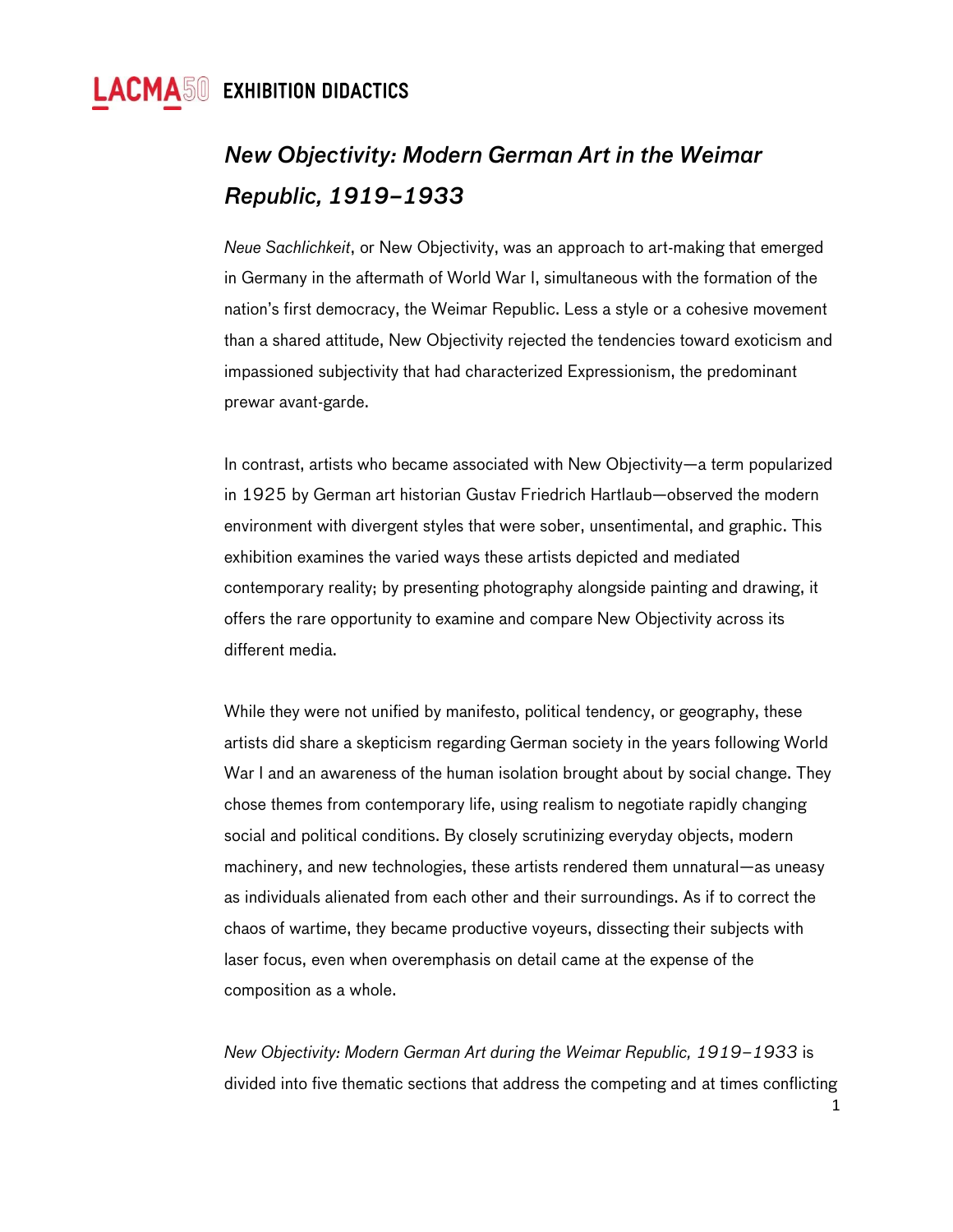approaches that the adherents to this new realism applied to the tumultuous and rapidly changing Weimar years. Some of the works included here attack political and social wrongs; others seem nostalgic or long for the past; still others focus on objects and human subjects, rendered in uninflected surfaces and seemingly frozen in time. The overall severity of New Objectivity reflects the harshness of its historical moment and the dedication of its artists to capture, if not to critique, the turmoil that surrounded them.

Adolf Hitler's appointment as Germany's chancellor in January 1933 brought New Objectivity to a premature end. The cultural ministry of Hitler's Third Reich declared many artists and artworks "degenerate," and a significant portion of New Objectivity's output was lost or destroyed in the years between 1933 and 1945. While the view we have today of New Objectivity is thus necessarily a partial one, it nevertheless offers a compelling snapshot of a nation, and its artistic avant-garde, between the two world wars.

# Life in the Democracy and the Aftermath of War

The Weimar Republic, Germany's first democracy, was a social, political, and economic experiment initiated in the immediate aftermath of World War I, which had devastated the nation. Lasting from 1919 until 1933, the Weimar era wa characterized by uneasy contradictions: at the same time that people enjoyed newfound freedoms and liberties, their daily realities continued to be deeply troubled by the consequences of war and the ensuing political and economic instability.

Some of the most harrowing images of the war emerged in the 1920s. Even a decade after fighting in the trenches, artists were still processing their wartime experiences and struggling to give form, however gritty, to chaos and brutality witnessed first-hand. Those who directly confronted the lingering trauma of war in their work, including Otto Dix, Heinrich Davringhausen, August Sander, Rudol Schlichter, and Jeanne Mammen, often represented street scenes populated with the collateral sufferers of the war—disabled veterans, unemployed workers, prostitutes, and murder victims. The amputee, a common sight throughout Weimar Germany,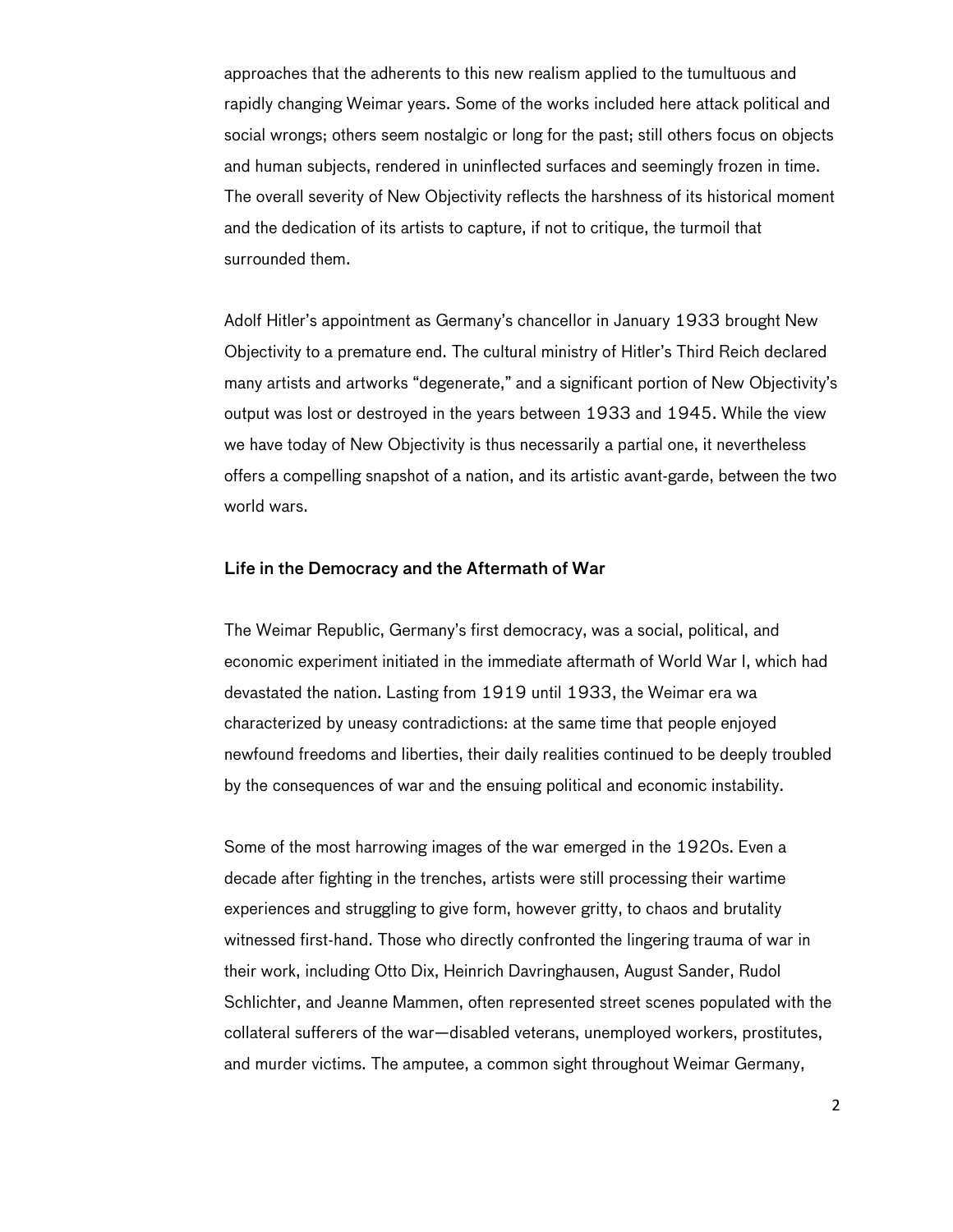served as the emblem of a society irreparably scarred, both literally and metaphorically. Prostitution was widespread, as was sexual aggression and violence, which artists approached with a mixture of fascination and revulsion.

In addition to raw depictions of those suffering under the Weimar Republic, artists also took as their subjects those in power who benefited from the deprivation and chaos of the period. Several, including George Grosz, Georg Scholz, and Kar Hubbuch, cast a critical eye on the rampant black-market profiteering and politica extremism that threatened a young democracy already crippled by hyperinflation Employing satire and exaggeration, New Objectivity artists offered close observations that emphasized the ugly and the grotesque as an intentional affront to comfortable bourgeois society.

# Prostitution

The early Weimar era was marked by widespread fears and anxieties about moral decay. Female prostitutes, working in rising numbers in major cities during and after World War I, were seen as emblematic of this moral decline, especially because they were believed responsible for the spread of venereal disease. Prior to 1927, the year the German govern- ment decriminalized prostitution and launched a sexual health initiative, prostitution had been illegal, although it was tolerated in certain cities (including Berlin), where regulations were in place to police registered prostitutes, whose movements were strictly limited.

New Objectivity artists depicted prostitutes most commonly as debased commodities, calculated to arouse revulsion rather than to be arousing. Artists such as George Grosz and Otto Dix de-eroticized and dehumanized the sex workers they so often made the subjects of their work, while at the same time treating them as sexually voracious objects, thereby blurring the distinction between delight and disgust.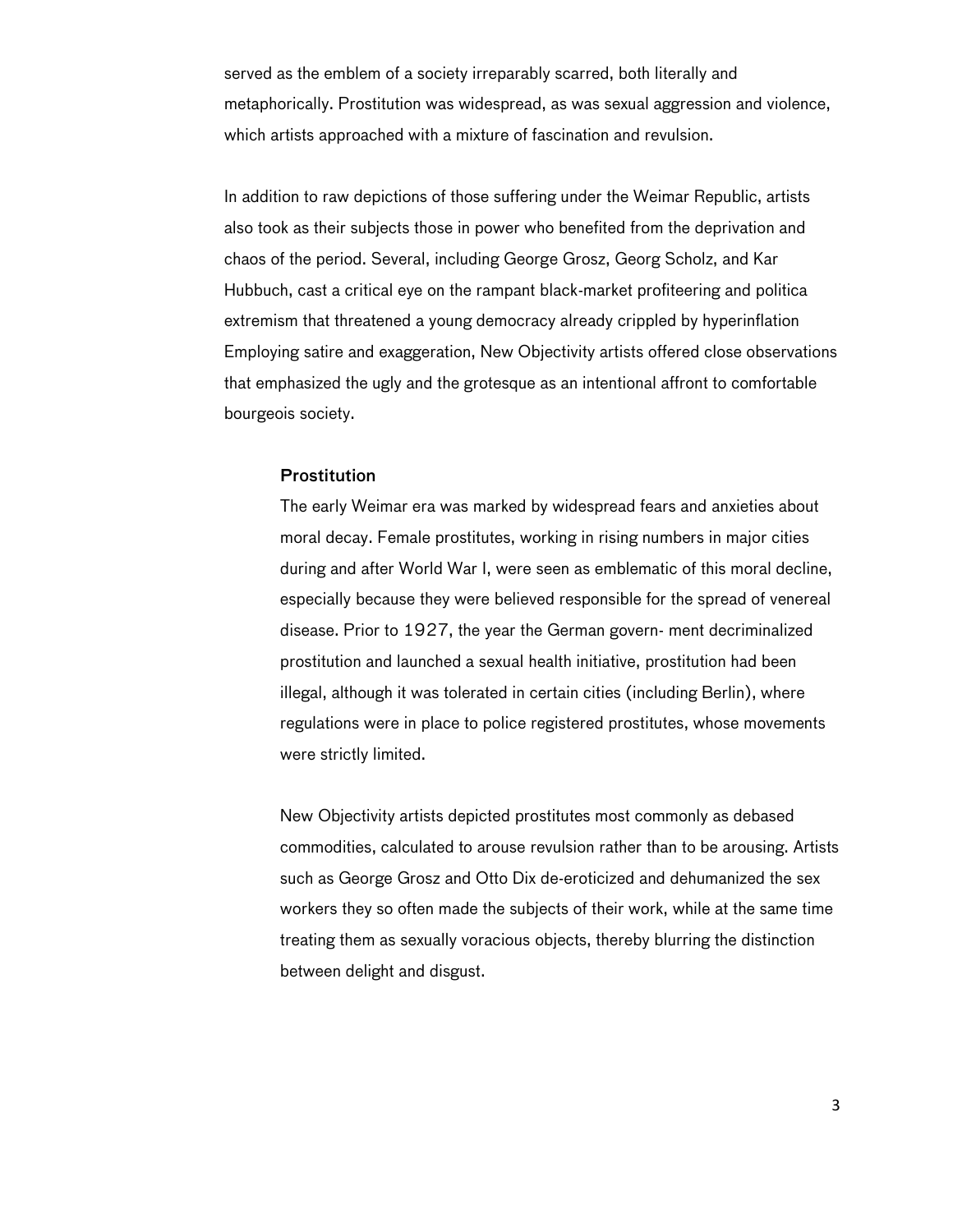# **Politics**

1918 marked the end of World War I and the beginning of a period of unprecedented political turmoil in Germany. In response to mounting social and economic problems, the newly formed German Communist Party called for mass strikes, leading to the Spartacist uprising in Berlin that ended in the state-sponsored assassinations of Communist leaders Rosa Luxemburg and Karl Liebknecht. Political tensions cooled after the official formation of the Weimar Republic and the signing of the Treaty of Versailles in the summer of 1919, fostering a short period of stability before the hyperinflation crisis of the early 1920s.

Although the artists associated with New Objectivity were not uniformly leftist, many of them used their work as a vehicle for liberal sociopolitical critique. George Grosz and Georg Scholz, both members of the November Group (a radical artists' organization), specifically targeted corrupt politicians conservative war veterans, monarchists, and profiteers, caricaturing their complicity in the misfortunes of the nation. They did so in the midst of a series of events that set the stage for Germany's next calamitous chapter.

The National Socialist German Worker's Party (more commonly known as the Nazi Party) was formed in 1920; three years later, party leader Adolf Hitler attempted an overthrow of the government that landed him in prison, where he wrote his manifesto, *Mein Kampf* (My Struggle), famously scapegoating Jews and Communists for the nation's troubles. Former field marshal Paul von Hindenburg's election to the presidency in 1925 put into motion Hitler's appointment to the chancellery in 1933; when Hindenburg died in 1934, Hitler installed a dictatorship, ending the Weimar Republic and initiating the Third Reich.

# Bourgeois Leisure and Nightlife

Smoke-filled nightclubs, dance floors, and cafes, all brimming with flamboyantly dressed patrons, are among the most enduring images of Weimar Germany. Berlin in particular was a prime locus of activity in the era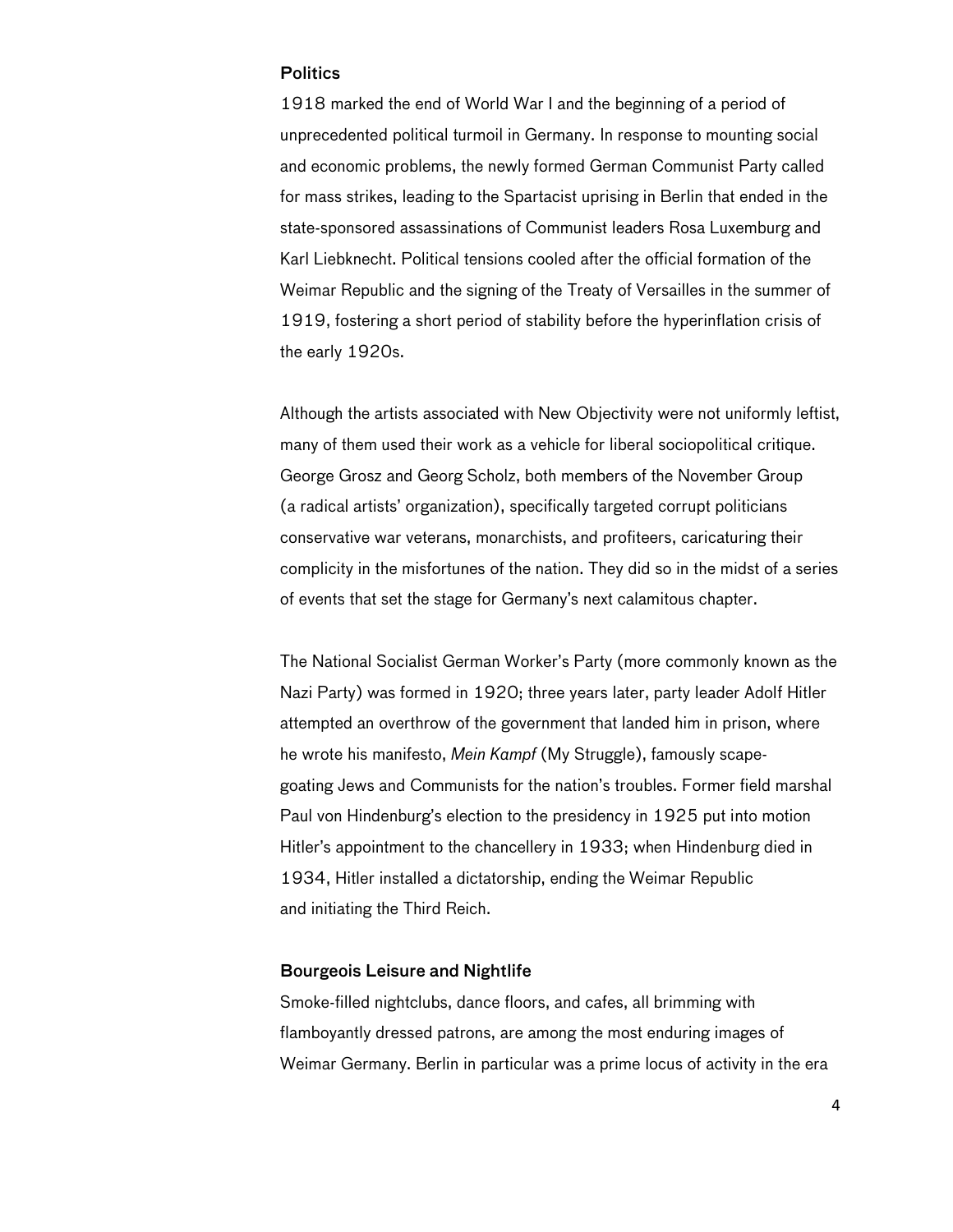that became known as the Golden Twenties. For the bourgeoisie, endless revelry, whether in posh bars or seedy cabarets, was a means to escape from a reality that, by day, was complicated by the pervasive social and economic troubles of the urban metropolis.

Artists catalogued a wide spectrum of Weimar's many social spaces, from the formal dancehall of Max Beckmann's *Dance in Baden-Baden* to the garish fetish club of Rudolf Schlichter's *Tingel-Tangel*. Under the harsh light of New Objectivity, what might have been deliriously pleasurable in reality has been stultified and made grotesque, as in Paul Kleinschmidt's *Drunken Society*, which offers a sobering picture of the aftermath of overindulgence.

# Lustmord

Several shocking cases of *Lustmord*, or sexual murder, rocked Weimar Germany in the early 1920s. *Lustmord* was defined as a murder committed in a sexual frenzy, in which the act of mutilating and defiling the body of the victim substituted for the sexual act. Such titillating crimes, further sensationalized by the news media, fueled existing obsessions with sexual deviance.

Quickly becoming a part of popular visual and literary culture (as demonstrated by the selection of books and magazines in this gallery) *Lustmord* also captivated the imagination of a number of New Objectivity artists. Otto Dix, whose works following World War I often explored violence and human brutality, depicted himself as a sex murderer for a 1920 selfportrait, and featured the gruesome aftermath of similar crimes in the etching on view here—an image as haunting as Rudolf Schlichter's *Sex Murder*, rendered in sketchy watercolor and crayon. Heinrich Davringhausen's *The Sex Murderer* foregoes explicit gore and invests an image of the reclining nude—a trope of classical painting—with psychological foreboding by picturing a predator lurking under the bed, lying in wait to attack his unsuspecting but seemingly sexually available victim.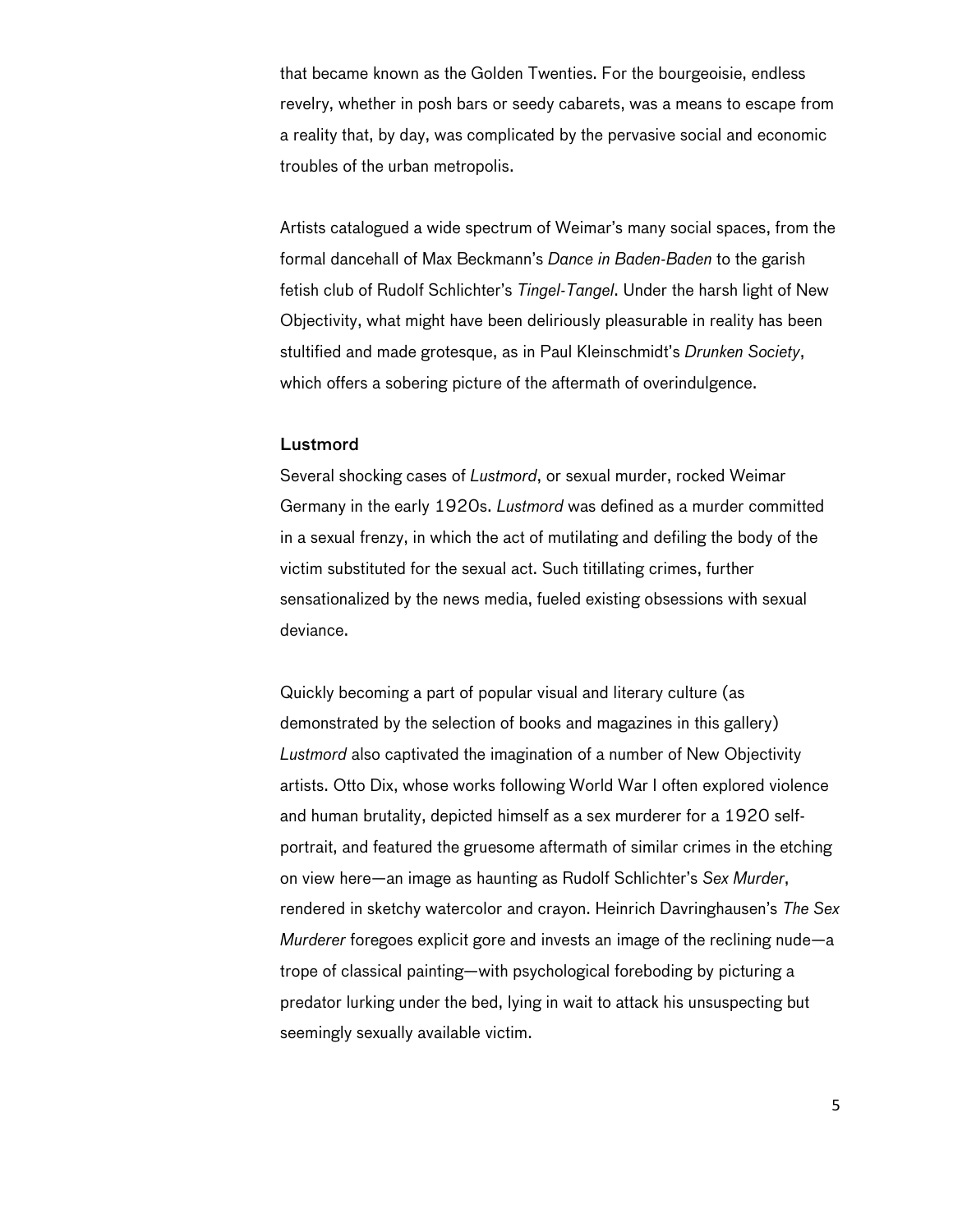# Social Misery

Wartime food shortages and rising inflation reached a crisis by war's end. The Treaty of Versailles, signed in 1919, demanded that Germany pay 132 billion gold marks in reparations, which crippled the economy. Hyperinflation took hold, peaking in November 1923, when a loaf of bread cost 200 billion marks. The following year, Germany and the United States signed the Dawes Plan, which provided economic relief. But stability was short-lived: the crash of the New York Stock Exchange in 1929 forced the U.S. to withdraw economic support to Germany, sending the country into a tailspin of record unemployment and pervasive poverty.

Images of wounded veterans, such as those in Otto Dix's prints *The Match Seller* and *Card Players*, made visible the long-lasting effects of war. August Sander included the unemployed and the disabled in his photographic documentation of social types, while other artists such as Georg Scholz and Karl Hubbuch created portraits of the downtrodden that reflected the harsh realities of many.

# The City and the Nature of Landscape

The Weimar Republic gave rise to the urban metropolis in Germany—a space of new possibilities emerging from modernization and political and sexual freedom, but also one that denoted a growing alienation from nature and between individuals. In painting and photography, artists thematized the frictions between the rural and the urban—the former seen as connected to the past, the latter seemingly imbued with the future. Artists such as Georg Schrimpf and Georg Scholz sought to contrast the rapid encroachment of twentieth-century industrialization with nostalgia for the supposedly simpler, bucolic life of the 19th century. A sense of displacement characterizes how these artists related to landscape, suggesting an erosion of the boundaries between natural and manmade environments.

A number of photographers created striking images of the *Neues Bauen* (New Building) architectural style. Arthur Köster and Werner Mantz, for example, offered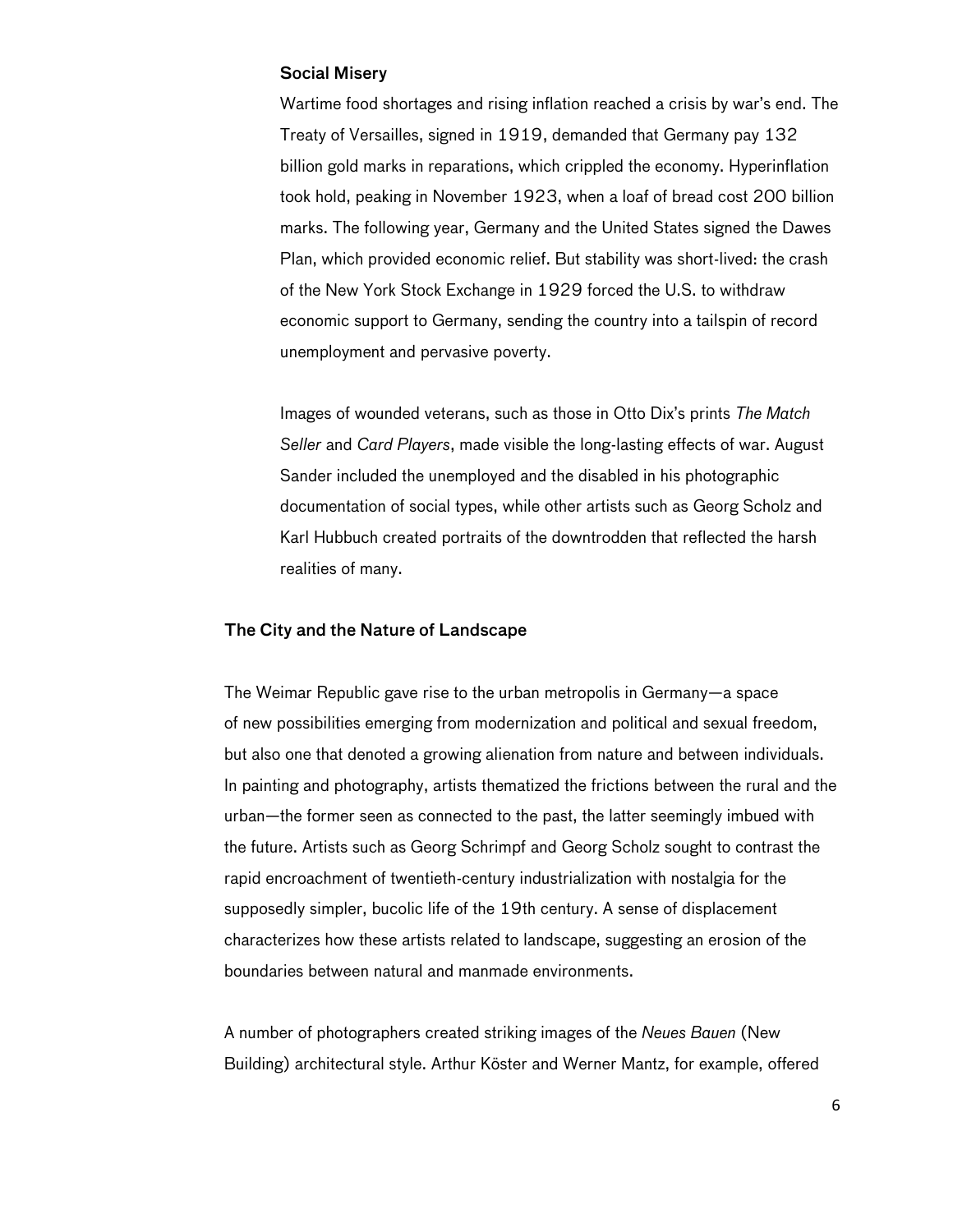close views of modern materials (poured and reinforced concrete, steel, and plate glass) framed with tight cropping, experimental lighting, and overlap- ping forms. These postwar housing developments were intended to integrate light and air into modern, cost-effective, "healthful dwellings." Most often these highly ordere photographs show no sign of inhabitants, and a mood of stillness dominates. Painters also reflected this mood of urban alienation. With his restrained colors, smooth paint application, and cool objectivity, Anton Räderscheidt cultivated a sense of eerie tranquility that manages to be simultaneously hyper-real and unreal. Although the idealized, rural landscapes favored by artists such as Schrimpf generally lacked overt ideological and social content, they can be seen as a retreat from the challenges posed by the city environment.

# Schrimpf and Classicism

Georg Schrimpf was one of the major progenitors of what was termed th classicist wing of New Objectivity, which was centered in Munich. He looked to contemporaneous Italian painter Carlo Carrà in developing a style that looked back to Renaissance precedents. In the years just before World War I, Carrà, in conjunction with Giorgio de Chirico, had developed a style called *Pittura metafisica* (metaphysical art), which employed single-point perspective to create illusionistic spaces populated by enigmatic objects, all to disquieting effect. The polemical magazine *Valori plastici* spread their influence across Europe, offering a counterpoint to the anti-establishment avant-garde.

For Schrimpf, adopting a classicist style was part of a search for calmness, harmony, and timelessness in the midst of the turbulence of the Weima Republic. By contrast, some of Schrimpf's contemporaries, especially Heinrich Davringhausen and Carlo Mense, appropriated classicist tropes t heighten the eerie sense of psychological disturbance imbued in their work.

#### Man and Machine

The rapid modernization of industry in the Weimar era expanded mass production, accelerated urbanization, and created new relationships between people and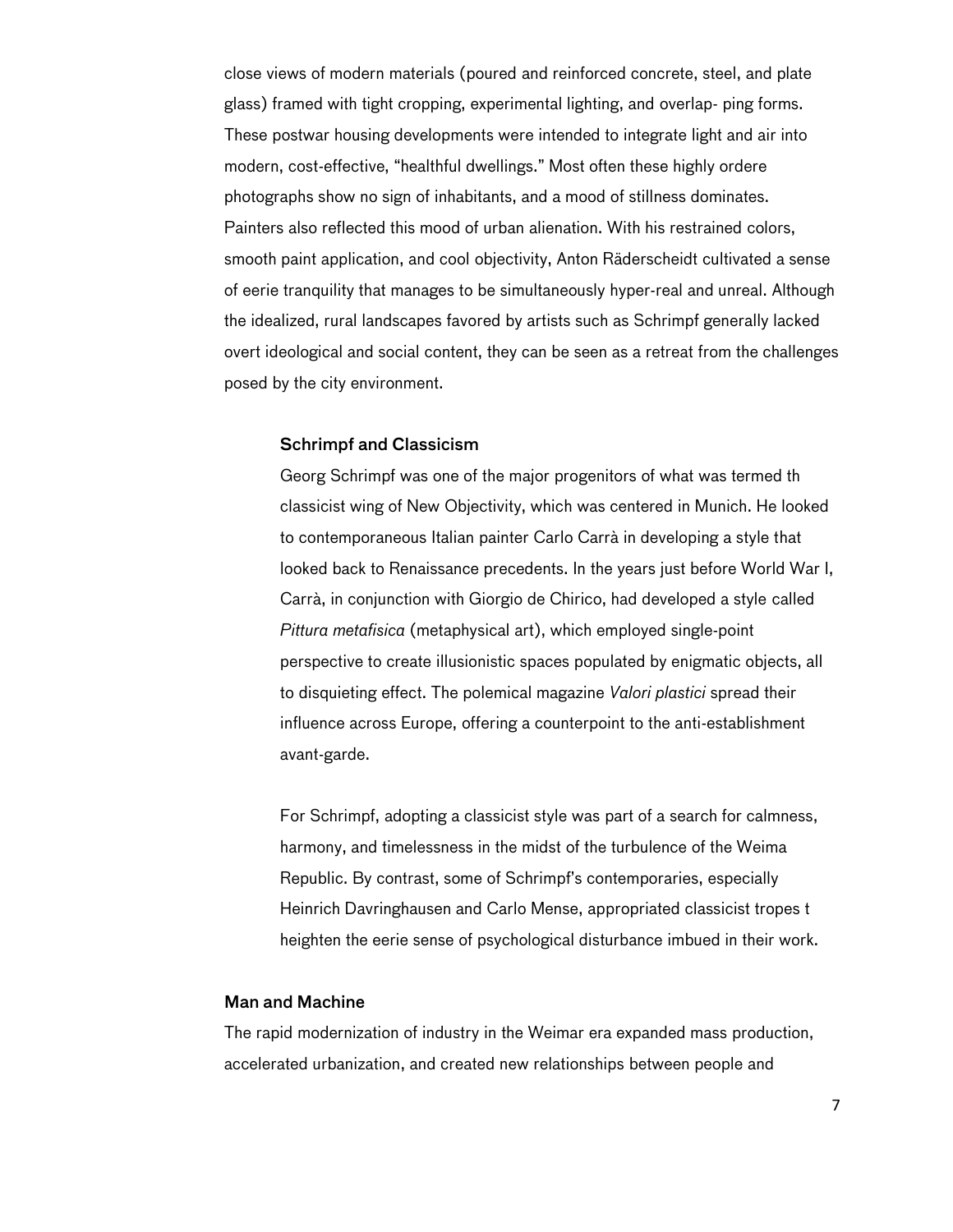technology. The factory floor symbolized both the displacement of man and his historical advancement. Artists expressed the mix of fascination and skepticism with which Germans (and their fellow Europeans) viewed the technological progress of the period. New Objectivity paintings of industry oscillate between recognizing the transformative power of new technologies and conveying the lack of humanity embedded in contemporary industrial practices.

Photographers such as Hans Finsler and Albert Renger-Patzsch and painters such as Carl Grossberg rendered machines with formal beauty and rigorous clarity positioned like works of art set on plinths on a factory floor. Time seems frozen in these images; the actual human labor associated with the machines is often invisible and the anonymity of the machinery prevails. Renger-Patzsch believed photography was uniquely capable of capturing "modern technology's rigid linear structure," while Grossberg rendered the technological components of machines with photographic precision, registering every detail with equal exactitude. This feat—impossible to attain in a photograph—challenged the supposed inability of painting to offer an objectively credible (re)presentation of the object itself.

# Still Lifes and Commodities

The Weimar era, which alternated between times of great want and incredible wealth, engendered varying attitudes toward the objects of everyday life. Modernization and technological innovation made mass production possible, while urbanization and a robust advertising industry created mass markets ready to shop.

New Objectivity practitioners developed a range of iconographies and allegories through contemplative studies of disparate, everyday objects. Artists focused on banal items of daily life (a dish towel, a broom, a bucket, an egg cup), newly mechanized appliances (an electric coffee pot, a sewing machine), or botanical species or organic forms (agave plants, rubber trees, eggs). As painter Grethe Jürgens observed: "One paints pots and rubbish piles, and then suddenly sees these things quite differently, as if one had never before seen a pot . . . . One looks at technological objects with different eyes when one paints them or sees them in new paintings."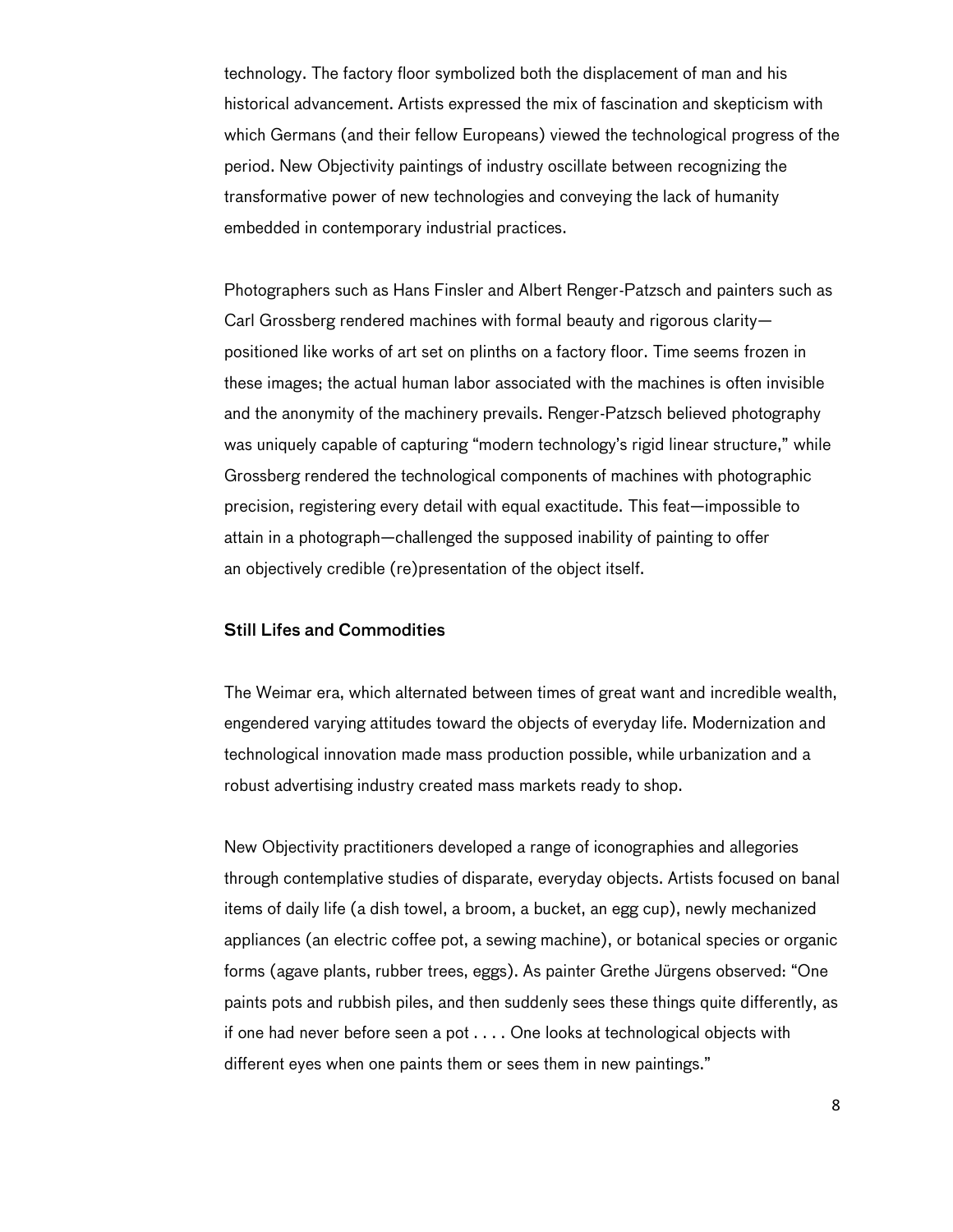Closeup photographs by Hans Finsler, Albert Renger-Patzsch, and Aenne Biermann divested objects of their contextual identity, appearing as studies in texture an composition—an approach that worked particularly well for companies that wanted to promote their products in advertisements and brochures. Finsler and Renger-Patzsch emphasized mass production through serial groups of objects. These "object portraits" not only register the mundane details of daily existence but also reflect the ways in which new commodities, and consumerism in general, had begun to insinuate themselves into modern German life.

# Exotic Plants

The exoticism of cacti and succulents—species not native to Germany explains their prevalence in the still lifes on view as well as their widespread popularity as houseplants during this period. With their dense green stems, leaves, and prickly protrusions, exotic plants lack the sentimental beauty of flowers, offering instead indelicate, monolithic forms that evoke what was referred to in the Weimar era as "thing character." Many New Objectivity painters and photographers, including Aenne Biermann, Fritz Burmann, Xaver Fuhr, and Georg Scholz, favored exotic plants because they lent themselves to representations of nature as inanimate object; such an approach assimilated nature to the hard aesthetic of commodities and machines that dominated the reality—and the imaginary—of the era.

#### New Identities: Type and Portraiture

The works in this section are perhaps those most commonly identified with New Objectivity: unflinching portrayals of the men, women, and children of Weimar Germany. Many of these portraits simultaneously typify the subject as part of a group while allowing him or her to remain outside of it, offering a snapshot of the tensions between collectivity and individuality that characterized the era.

In unsentimental works that defied traditional portraiture, artists frequently took as their subjects the social types of Weimar Germany, reflecting a more generalized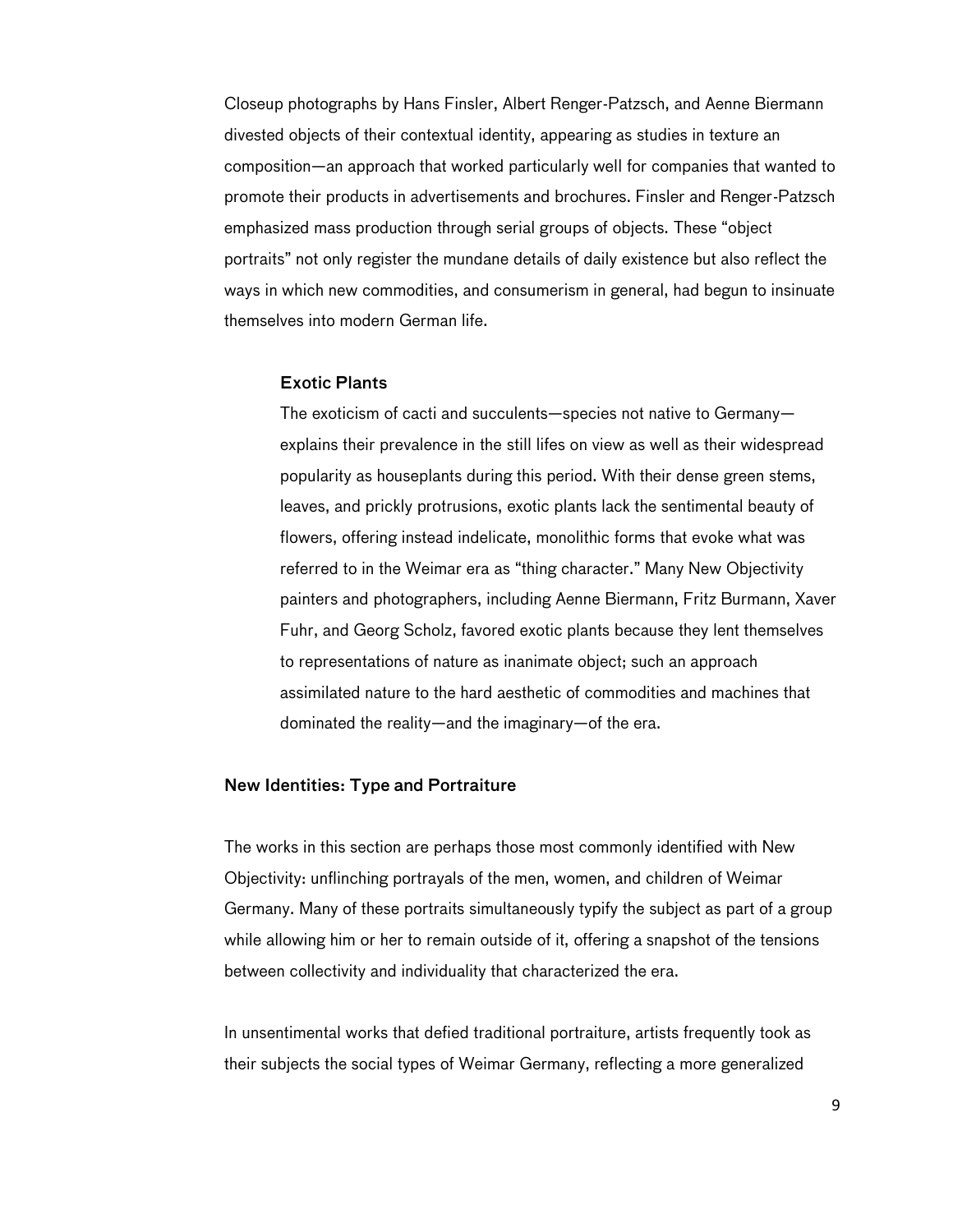approach to classification that extended to the systematic categorization o handwriting, facial characteristics, and sexual traits in an attempt to stabilize and organize societal structure. August Sander's monumental photographic project documenting the people of the twentieth century reflects the widespread desire for social order in a time of constant change and upheaval.

While New Objectivity artists shared a general outlook, their approaches to portraiture remained diverse. Otto Dix's portraits, for example, are often exaggerated, revealing the seemingly disturbing or strange qualities of his subjects, while Christian Schad's portraits are more sober and straightforward. Portraiture of the period also reflects how traditional notions of gender and sexuality were being challenged I Germany. Painters and photographers frequently took as their subject the newly emancipated German woman, dubbed the "New Woman," a fashionable figure often associated with lesbianism and androgyny who sported bobbed hair and often wore traditionally masculine attire, including suits and monocles. While some of these portraits concern individuals or pairs who appear isolated or estranged from one another, others capture intimate, sensitive relationships between same-sex couples.

### Children

New Objectivity artists often turned a cold gaze onto their subjects; children were no exception. In these portraits, young boys and girls are accurately but uncannily rendered, with the suggestion that underneath their placid expressions lurks something sinister or disturbed. These are children coming of age, in the eyes of the artists who painted them, in a time characterized not by joy, play, and innocence, but by alienation and objectification—qualities that can both be read in these portraits.

The visage of Hans Grundig's *Little Boy with Red Cap*, for example, is deliberately distorted, lending a sense of unease to his dispassionate gaze and polite posture; the sitter's position at the extreme foreground of the painting, juxtaposed with the deeply receding space that extends from his side, suggests a tension between surface and depth. Otto Dix approaches th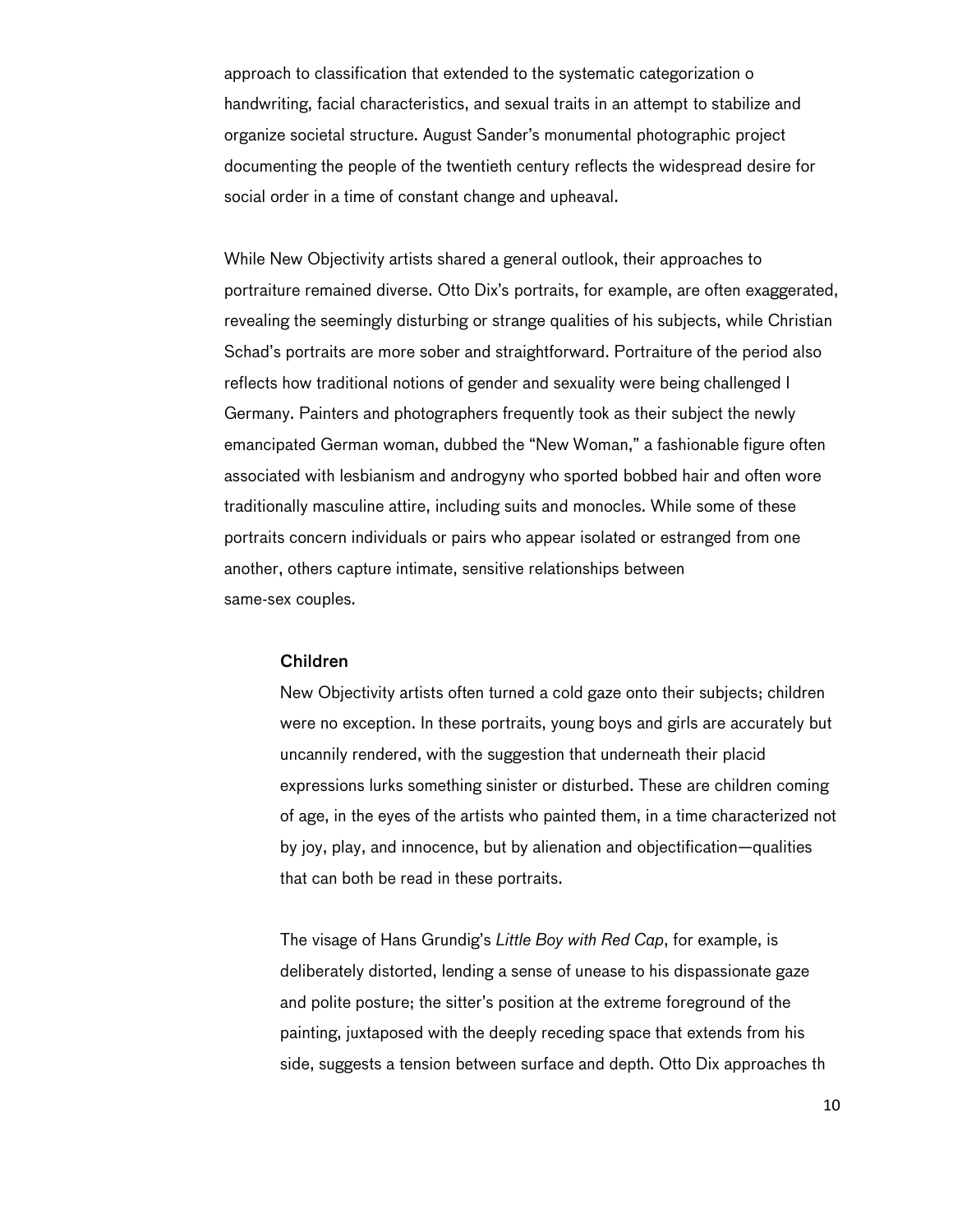distinction between exterior and interior more literally, applying his dissective precision to the nearly transparent skin of the prepubescent *Little Girl*.

# August Sander and Weimar Types

In 1910, when August Sander began his ambitious *People of the Twentieth Century* project, he envisioned a set of 45 folios containing twelve photographic prints each, documenting the broad range of human "types" making up the social fabric of Weimar Germany. Reflecting the contemporary impulse to create order out of chaos in a time of social change, Sander's proposed taxonomy organized his subjects according to class or profession, with sections including farmers, skilled tradesmen, women, artists, city youth, and the unemployed; the project was to culminate in a collection of images of "idiots, the sick, the insane, and the dying."

Sander published 60 photographs from the project in his 1929 book, *Face of Our Time*, but in 1936, the newly empowered Nazi regime—threatened by Sander's dignifying treatment of those social types they considered "degenerate"—banned th book and destroyed Sander's photographic plates.

### New Identities

The tumult of the Weimar Republic made it a breeding ground for new social identities. The liberated "New Woman" rejected traditional notions of femininity, choosing instead to dress androgynously, work outside the home, and exercise her newly granted right to vote. Though sexual acts between men were illegal, homosexuality, lesbianism, and transvestism were more accepted and visible than ever before, generating vibrant communities and garnering a place in popular visual and literary culture, as demonstrated by a number of books and magazines on display in the vitrines in this gallery.

August Sander's photograph of a radio station secretary and Lotte Jacobi's portrait of the actress Lotte Lenya immortalize the stereotypical New Woman, her hair cropped short and a lit cigarette between her fingers. Sexual identity